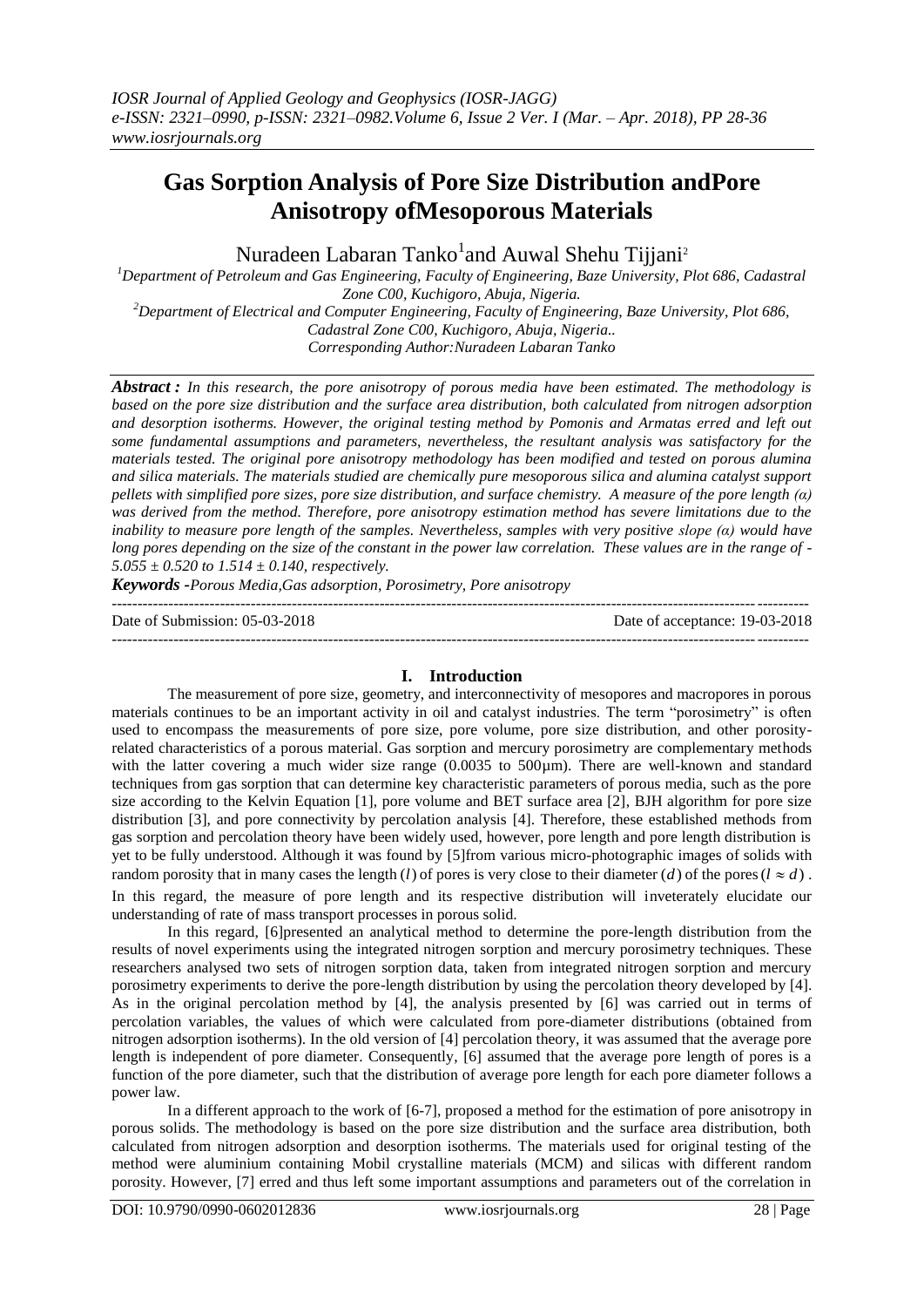their methodology that will be discussed later in Section II. Nevertheless, the resultant analysis was satisfactory for the materials they tested.

The objective of this research is to improve the research of [7]. The research will be applied to several mesoporous materials with the aid of gas adsorption porosimetry to check its general applicability. In addition, for related analysis, gas sorption would be used to determine key characteristic permeability parameters such as the BET surface area, Pore Size, and pore size distribution. Furthermore, the work of [5] would be tested experimentally where it was hypothesised that from various micro-photographic images of solids with random porosity that that in many cases the length (*l*) of pores is very close to their diameter (*d*) of the pores ( $l \approx d$ ).

## **II. Theory**

Adsorption pore size distribution analysis of mesoporous materials is based on an adopted interpretation of the mechanisms of capillary condensation, evaporation and the associated hysteresis phenomena [8]. The theory for condensation of vapour into a porous medium is derived from thermodynamic considerations. This is known as the Kelvin Equation given by:

$$
RT \ln x = \frac{-2\gamma_{LV} V_L \cos \theta}{r_k} \tag{1}
$$

Where  $R, T, x, \gamma_{LV}, V_L$  and  $r_k$  are universal gas constant, temperature, relative pressure interfacial surface tension between liquid, molar volume and vapour andradius of condensate with a meniscus of hemispherical form.

Within a porous material, the gas layers continue to fill the pore until the pressure is sufficient that the gas condenses into a "liquid-like phase". The pressure at which the gas condenses can be related to the pore size according to the Kelvin equation. However, it becomes less accurate as the PSD becomes smaller because the Kelvin equation is purely thermodynamic, and thus, it does not take account at micropore region [4]. This model is usually applied for diameters greater than 2 nm, because below this size the liquid cannot be considered a fluid with bulk properties due to forces exerted by the pore wall. Theoretical calculations suggest that the properties of fluids in microporous structures are highly sensitive to the size of the pores [9].

In the case of mesopores, (1) provides a useful model for the transformation of adsorption data into a PSD [9]. There established algorithms based on (1) that are used for the determination of PSD such as the Barrett Joyner and Halenda (BJH) method by [3]. However, there are other approaches that consider the fluidsolid interactions. The Horvath-Kawazoe (HK) method is a novel technique for determining the micropore size distribution. The method was originally used to analyse nitrogen adsorption on molecular sieve carbons with slit shaped pores but has since been modified to account for cylindrical shaped pores as in the case of silica mesopores. The HK method is based on the general idea that the relative pressure required for the filling of micropores of a given shape and size, is directly related to the adsorbent-adsorbate interaction energy. Nevertheless, the BJH method is undoubtedly the most widely accepted method for the analysis of nitrogen adsorption/desorption PSD and thus, it has been adopted in this investigation [9].

When the BJH algorithm is used to determine the PSD, the pore size obtained from (1) is generally corrected for the multi-layer film thickness using a universal *t* -layer equation. The empirical observation have shown that, for many non-porous surfaces, the ratio of the volume adsorbed to the monolayer capacityplotted against relative pressure all approximately fit a common Type II curve above a relative pressure of 0.3. This implies for a given value of the adsorbed layer thickness will be the same regardless of the adsorbent. However, the data used to compile common-curves was not comprehensive and the universality was only approximated [10]. Therefore, an individual porous solid may show a deviation from the common t-curves, as observed experimentally for nonporous templated silicas, such as the SBA-15 using neutron scattering [11].

In [7] proposed a method for the estimation of pore anisotropy, b, in porous solids. This method is based on the pore size distribution and the surface area distribution, both calculated from nitrogen adsorption and desorption isotherms. The materials used for original testing of the method were aluminium containing Mobil crystalline materials (MCM) and silicas with different random porosity. In a similar approach, [11] used [7, 12] method to estimate anisotropy in Nano structured mesoporous solids. Other researchers that used [7, 12] include but not limited to [13-14]. However, [7, 12]left out some important assumptions and parameters out of the correlation in their methodology that will be discussed later in this section. Nevertheless, the resultant analysis for the aforementioned researchers was satisfactory for the materials tested.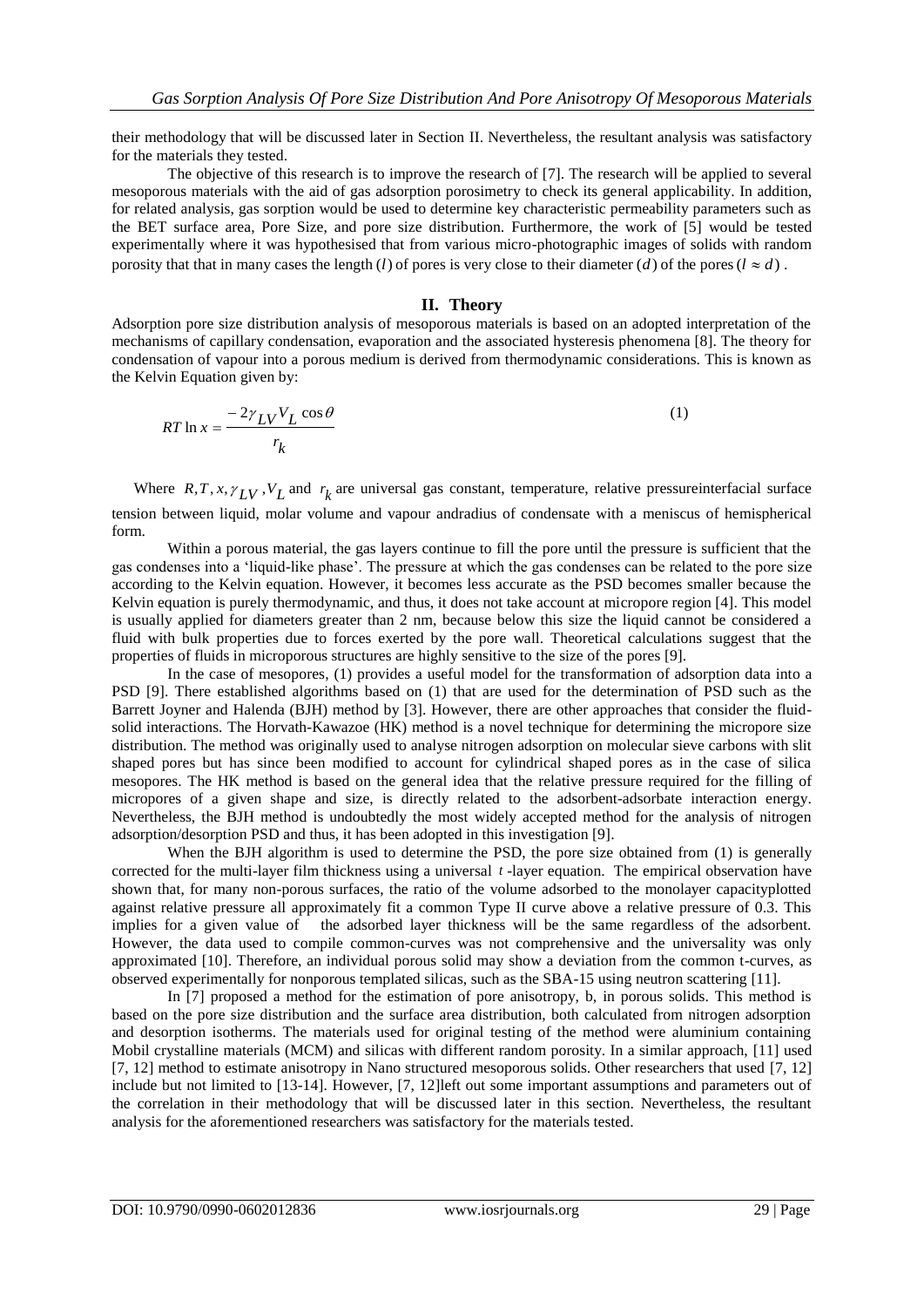In furtherance of our stated objective in SectionI, we proceed based on the assumption by [7] collection of pores, for each pore (*i*), or rather for each group of pores in a small interval of pore diameter  $(d_i \pm \Delta d_i)$ , the length  $(l)$ , is related to the diameter  $(d_i)$ , via  $(2)$ :

$$
b_i = \frac{l_i}{d_i} = \frac{l_i}{2r_i} \tag{2}
$$

If  $(b_i)$  is larger than unity, those pores have a large anisotropy. Whilst, if  $(b_i \approx 1)$ , the pores are isotropic and should be the case in ordinary porous solids with a random porous network. However, if on the other hand  $(b_i)$ smaller than unity,the pores are again anisotropic but assumed to be shallow cavities rather than typical pores. From the gas sorption experiments, we can calculate at each  $p_i \begin{bmatrix} p_i \\ p_o \end{bmatrix}$  $\bigg)$  $\backslash$  $\overline{\phantom{a}}$  $\overline{\mathcal{L}}$ ſ  $P<sub>0</sub>$  $\overline{p}_i$  $p_i \frac{p_i}{p_o}$  the values corresponding to specific pore

surface area S<sub>pi</sub> and the specific pore volume  $V_{pi}$ . At each  $p_i$  we assume that a number N<sub>i</sub> of cylindrical pores is filled up. Furthermore, [7] assumed that:

$$
S_{\text{pi}} = N_{i} \left( 2\pi \pi_{i} \right) I_{i} = N_{i} \left( 2\pi \pi_{i} \left( 2b_{i} r_{i} \right) \right) = 4\pi \pi_{i} b_{i} r_{i}^{2}
$$
\nAnd

$$
V_{pi} = N_i \left(\pi_i^2 \right) l_i = N_i \left(\pi_i^2 \right) \left(2b_i r_i\right) = 2\pi N_i b_i r_i^3
$$
\n(4)

\nviding the cube of (3) and the square of (4) gives the dimensionless ratio:

Thus, dividing the cube of (3) and the square of (4) gives the dimensionless ratio:

$$
\frac{S_i^3}{V_i^2} = \frac{N_i 8\pi \eta}{r_i}
$$
\n(5)

Substituting (2) into (5) will give the ratio of the cube of surface area  $S_i$  over the square of pore volume  $V_i$ , at each particular pressure as:

$$
\frac{S_i^3}{V_i^2} = 16\pi (N_i b_i) = 16\pi 6_i
$$
\n(6)

Where  $N_i b_i$  is the number of pores having anisotropy  $b_i$ , which are filled at each pressure  $\frac{P_i}{P_D}$ J  $\lambda$  $\overline{\phantom{a}}$  $\overline{\phantom{0}}$ ſ  $P_0$  $\frac{P_i}{P_i}$  and  $\lambda_i$  is the total anisotropy of all the pores N<sub>i</sub> belonging to the group *i* of pores. Therefore, the plot of  $\lambda_i$  against  $\begin{pmatrix} P_i \\ P_o \end{pmatrix}$  $($ r<sub>0</sub> $)$  $\Bigg($ P<sub>t</sub>  $\frac{P_i}{I}$ provides a clear picture of the variation of the total pore anisotropy  $\lambda_i$  as the relative pressure  $\frac{P_i}{P_0}$ J  $\left( \right)$  $\overline{\phantom{a}}$  $\overline{\phantom{0}}$ ſ  $P_0$  $\frac{P_i}{I}$  increases. It

should be noted that  $N_i$  and  $b_i$  are constants. The particular values of  $N_i$  and  $b_i$  can be obtained by using the power law correlation:

$$
l_i = kr_i^{\alpha_i}
$$
 (7)

Note that [7] missed out the all-important proportionality constant  $k$  (in grams) in the power law correlation (7). Finally, substituting (6) into (7) gives:

$$
\frac{S_i^3}{V_i^2} = N_i 8\pi \pi k^{(\alpha - 1)}
$$
\n(8)

Taking the logarithm of (8) gives:

$$
\log\left(\frac{S^3}{V^2}\right) = \log(8\pi\pi) + \log(N_i) + \left[ (\alpha_i - 1) \times \log \right]
$$
\n(9)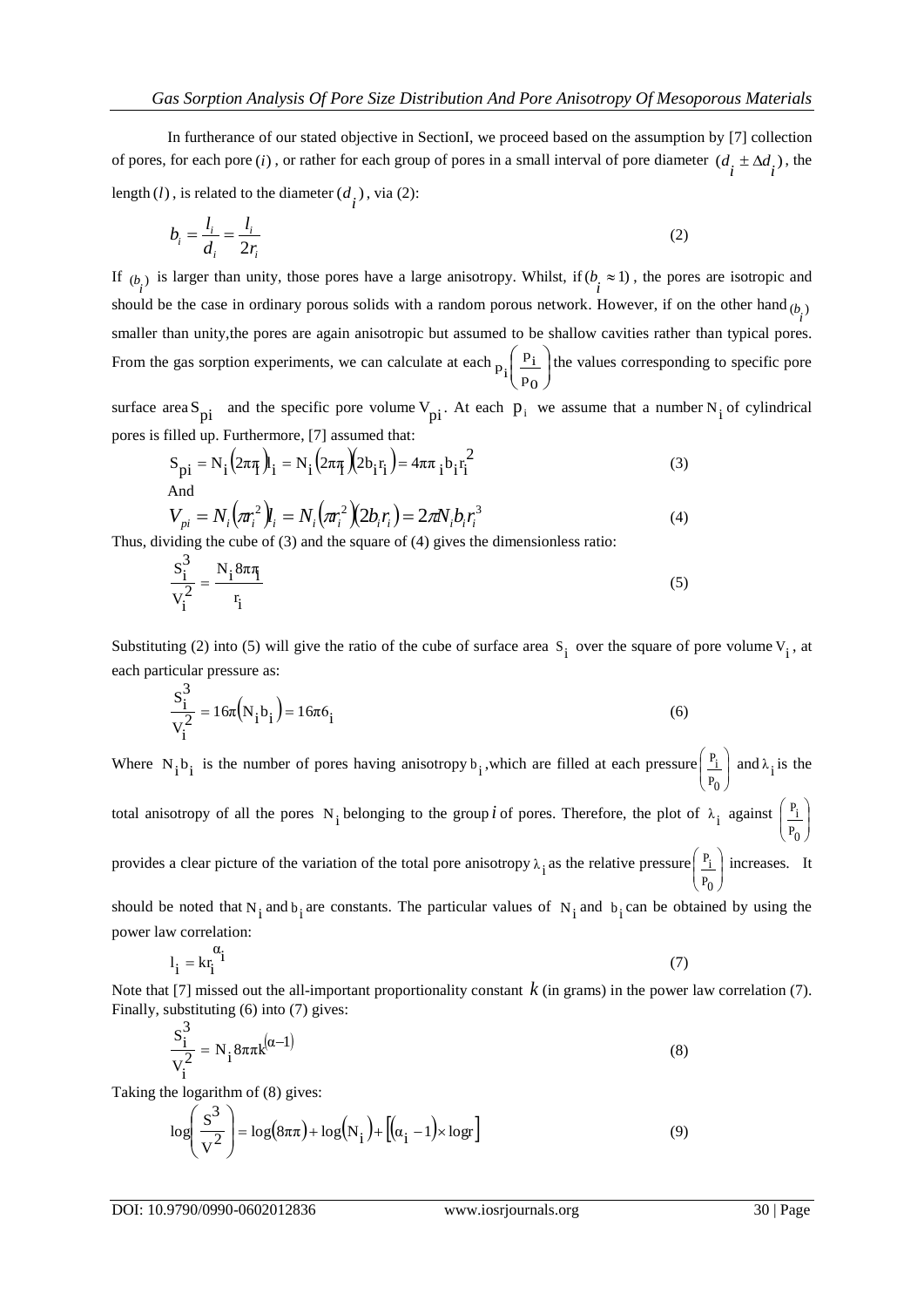A plot of  $\log \left| \frac{S}{V^2} \right|$ J  $\mathcal{L}_{\mathcal{L}}$  $\overline{\phantom{a}}$  $\overline{\phantom{0}}$ ſ  $v^2$  $\log \left( \frac{s^3}{s^2} \right)$  against  $\log(r_i)$  should give rise to a line with slope s<sub>i</sub> =  $\alpha_i$  - 1.

Note that [7] left out the important assumption for (9) to be valid for a straight line.As result,can only be a straight line if  $\alpha_i$  and  $N_i$  are constant for all  $d_i$ . The slope at each point i of the plot is equal to  $s_i = \alpha_i - 1$ since:

$$
l_i = b_i d_i = 2r_i b_i = kr_i^{\alpha_i - 1}
$$
 (10)

Therefore:

$$
b_{i} = 0.5k_{i}^{a_{i} - 1} = 0.5k_{i}^{s_{i}}
$$
 (11)

In a subsequent report, [11] expanded the work of [7] by applying the model to nanostructured ordered mesoporous solids. These researchers succeeded in estimating not only the anisotropy of pores in a mesoporous solid but also the related pore anisotropy distribution (PAD). The model to nanostructured mesoporous silicate materials was tested by [14]. However, as seen in the power correlation (7), the pore anisotropy with corresponding PAD cannot be obtained, and thus, the work of [11] and [14] can be considered incorrect. In [7] the method can only determine the slope of the (9), which can tell some measure of the average pore length and perhaps the heterogeneity of the sample.

#### **III. Experimentation**

## **3.1 Material**

The material studied in this work is a commercially available, chemically pure mesoporous silica and alumina catalyst support pellet with simplified pore sizes, pore size distribution, and surface chemistry. As highlighted in Table 1, the materials have pore size lying in the range of 7-30 nm. The majority of the materials have unimodal structure with the exception of one bimodal structured material (AL3984T).

| Table 1: A range of alumina and Silica materials tested |  |
|---------------------------------------------------------|--|
|                                                         |  |

| S/N            | Sample            | Material                         | Pellet form  | Voidage     | Nominal<br>diameter (mm) |
|----------------|-------------------|----------------------------------|--------------|-------------|--------------------------|
| $\overline{1}$ | Aerosil           | Silica $(SiO2)$                  | Fumed sphere | $N/D^{a^*}$ | 3.5                      |
| 2              | AL3984T           | Alumina $(Al_2O_3)$              | Tablet       | 0.59        | 3.0                      |
| 3              | AL3992E           | Alumina $(Al_2O_3)$              | Extrudate    | 0.65        | 3.0                      |
| $\overline{4}$ | C10               | Silica $(SiO2)$                  | Gel sphere   | 0.66        | 3.0                      |
| 5              | C <sub>30</sub>   | Silica $(SiO2)$                  | Gel sphere   | 0.69        | 3.0                      |
| 6              | P7129             | Silica $(SiO2)$                  | Gel sphere   | 0.67        | 3.0                      |
| $\tau$         | O17/6             | Silica $(SiO2)$                  | Gel sphere   | 0.49        | 3.5                      |
| 8              | <b>S980A</b>      | Silica $(SiO2)$                  | Gel sphere   | 0.6         | 3.0                      |
| 9              | S980G             | Silica $(SiO2)$                  | Gel sphere   | 0.61        | 2.2                      |
| 10             | Silica<br>Alumina | Silica and Alumina $(Al_2O_5Si)$ | Extrudate    | 0.60        | 0.5                      |

Note: a\* – Not detected

## **3.2 Gas sorption porosimeter and experimental consideration**

On each sample, nitrogen sorption experiment was carried out at 77K using a micromeritics accelerated surface area porosimeter (ASAP) 2010 apparatus. Initially, about 0.2 g of the sample was left under vacuum for 4 hours at a pressure of 0.27 Pa as recommended by [17]. The purpose of the thermal pre-treatment for each sample was to drive any physisorbed water on the sample while leaving the morphology of the sample itself unchanged. The sample tube and its contents were then re-weighed after cooling to room temperature. Thus, the dry weight of the sample before being transferred to the analysis port for the automated analysis procedure was measured. In the case of mesopores, the Kelvin Equation provides a useful model for the transformation of adsorption data into a PSD [18] and thus, it has been adopted in this study. The adsorbate property factor was taken as  $9.53 \times 10-10$  m. Furthermore, it was assumed that, the fraction of pores open at both ends was zero, for both adsorption and desorption. Thus, capillary condensation commenced at the closed end of a pore to form a hemispherical meniscus, and the process of evaporation commenced at a hemispherical meniscus. A full adsorption/desorption micro/mesoporous was carried out since the samples' characteristics are unknown.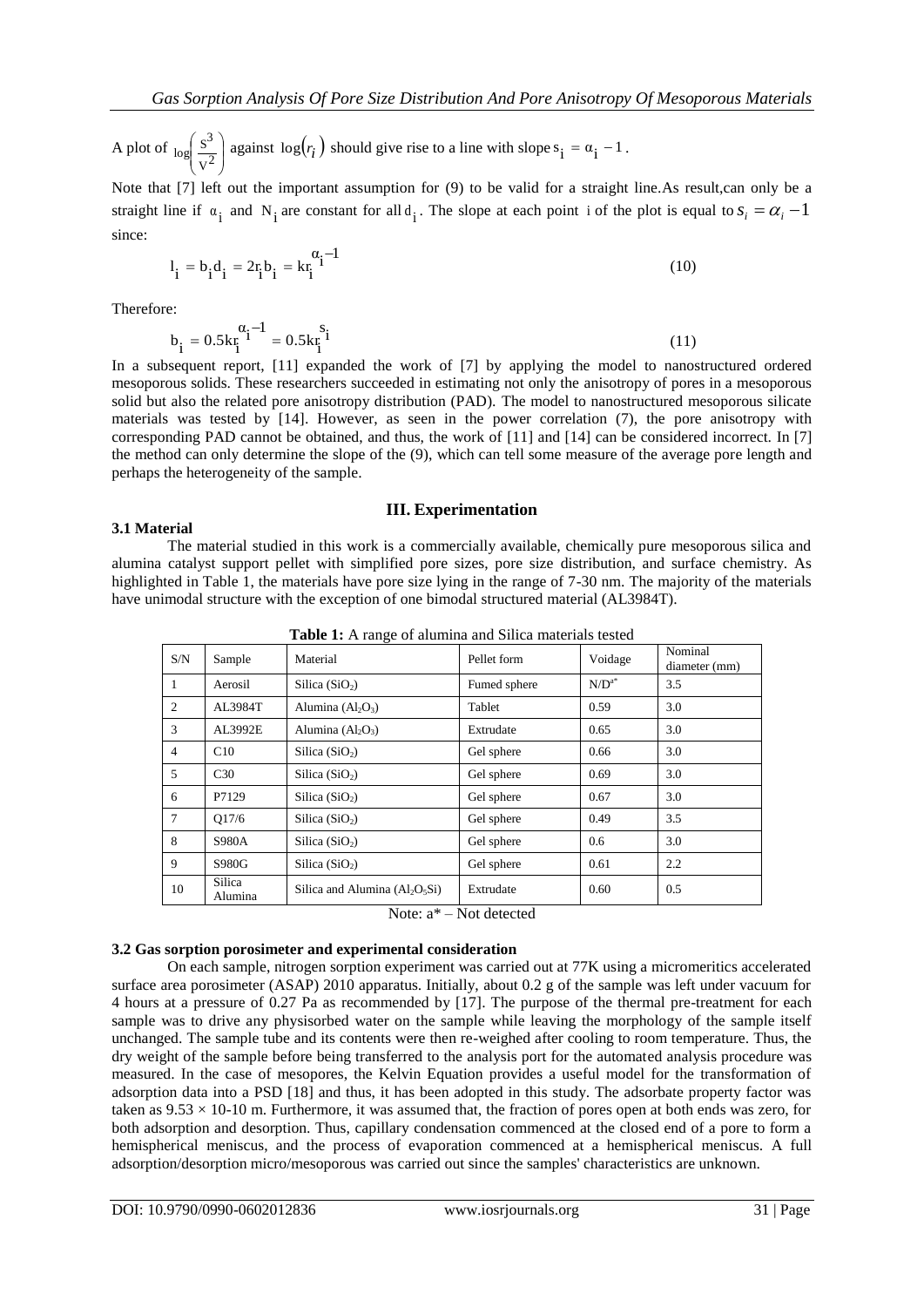The calculation of the dead volume of flask (free space analysis) was carried out by using helium. The dead space was the volume of the sample tube excluding the sample itself. As also recommended by [17], equilibration time for the diffusion of nitrogen molecules to access most of the pores present in these materials was set at forty-five seconds.

## **IV. Result and Analysis**

In order to allow for the variation of support structure between pellets from the same batch and to test the reproducibility of measurements, replicate measurements are used. Sets 1 and 2 represent the replicate measurements, respectively. Therefore, the reported parameters in this section are the mean of the sets used. Also, during the course of experiments, the relative pressure was either increased or decreased in small steps, and a small volume of nitrogen, either enters, or leaves the sample. In this study, the method of estimating pore length proposed by [7] was corrected in Section II and tested in all samples. As detailed Section II, the method cannot be used to determine the pore length. However, it can be used to determine a parameter  $(\alpha)$  which demonstrates the degree of pore length. This parameter can be determined directly from the slope  $(\alpha - 1)$  of (9). Thus, according to (9), the plot of  $\log \frac{S^2}{V^2}$ )  $\mathcal{L}$  $\overline{\phantom{a}}$  $\overline{\phantom{0}}$ ſ  $v^2$  $\log \left( \frac{s^3}{2} \right)$  against  $\log(r_i)$  provides a line, with slope  $(\alpha - 1)$ , and intercept

87 kN . It can be seen in Fig. 1 to 8, the plots in this study are suitable for the following pore size range, 6.485 -106.18 nm. A respectable degree of linearity was obtained for these plots. For general simplification, a coefficient of determination  $\left(\mathbb{R}^2\right) \geq 0.95$  has been adopted for the analysis of the slope  $\left(\alpha - 1\right)$  values. The highlights of the key findings are presented in Table 2. The reported uncertainties in Table 2 indicate the spread of the results over samples from the same batch, and the error associated with the technique. It can be seen in Table 2 that the slope  $(\alpha - 1)$  for samples is negative with the exception of C30 and S980G. Table 2: The average anisotropy

| Sample            | Pore size range (nm) |                     |       | Coefficient of<br>determination, $R^2$ | Slope $(a-1)$<br>Intercept $(8\pi kN)$ |                   |                  |                  |
|-------------------|----------------------|---------------------|-------|----------------------------------------|----------------------------------------|-------------------|------------------|------------------|
|                   | Set 1                | Set 2               | Set 1 | Set 2                                  | Set 1                                  | Set 2             | Set 1            | Set 2            |
| Aerosil           | 6.485-06.18          | $6.485 -$<br>106.18 | 0.983 | 0.958                                  | $-3.855 \pm 0.260$                     | $-3.824 \pm 0.4$  | $21.44 \pm 0.32$ | $21.51 \pm 0.48$ |
| AL3984T           | 6.26-29.05           | 6.385-31.62         | 0.956 | 0.959                                  | $-4.069 + 0.440$                       | $-5.055 + 0.52$   | $20.68 + 0.48$   | $22.32+0.59$     |
| AL3992E           | N/S                  | N/S                 | N/S   | N/S                                    | N/S                                    | N/S               | N/S              | N/S              |
| C10               | N/S                  | $0.86 - 5.95$       | N/S   | 0.970                                  | N/S                                    | $-2.059 + 0.08$   | N/S              | 19.77±0.03       |
| $C30*$            | N/S                  | 5.805-26.89         | N/S   | 0.975                                  | N/S                                    | $1.249 + 0.12$    | N/S              | $15.6 \pm 0.13$  |
| O17/6             | 6.33-27.18           | N/S                 | 0.965 | N/S                                    | $-4.635 \pm 0.440$                     | N/S               | $22.22 \pm 0.48$ | N/S              |
| S980A             | N/S                  | $0.09 - 0.45$       | N/A   | 0.980                                  | N/S                                    | $-0.29 + 0.01$    | N/S              | $18.63 \pm 0.01$ |
| S980G*            | N/S                  | 6.405-29.43         | N/A   | 0.965                                  | N/S                                    | $1.514\pm0.14$    | N/S              | $14.47\pm0.2$    |
| Silica<br>Alumina | 0.545-3.08           | $6.805 -$<br>120.13 | 0.978 | 0.966                                  | $-4.609 + 0.310$                       | $-3.641 \pm 0.31$ | $17.21 \pm 0.08$ | $20.83 \pm 0.41$ |



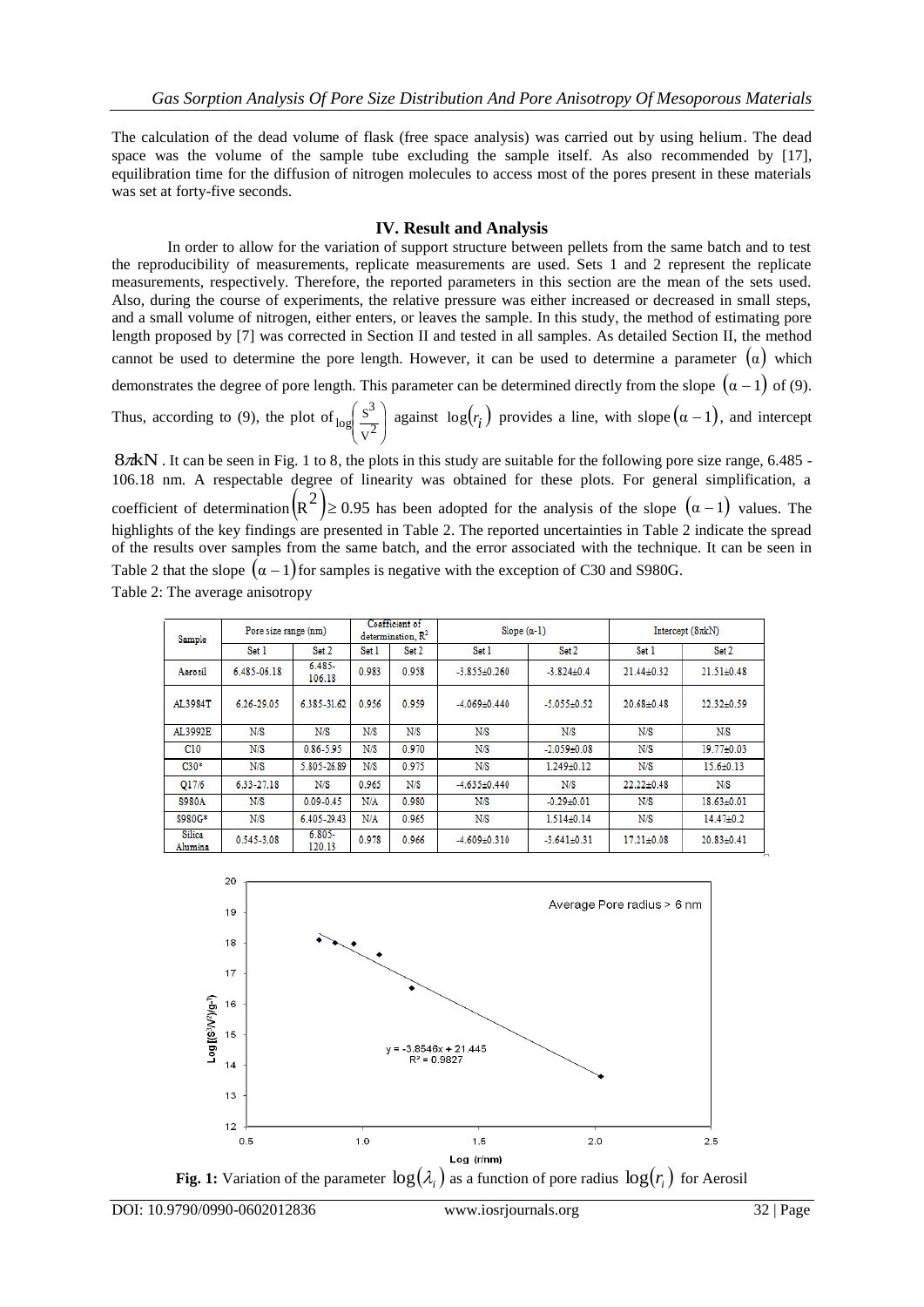

**Fig. 2:**Variation of the parameter  $\log(\lambda_i)$  as a function of pore radius  $\log(r_i)$  for AL3984T



**Fig. 3:**Variation of the parameter  $\log(\lambda_i)$  as a function of pore radius  $\log(r_i)$  for C10



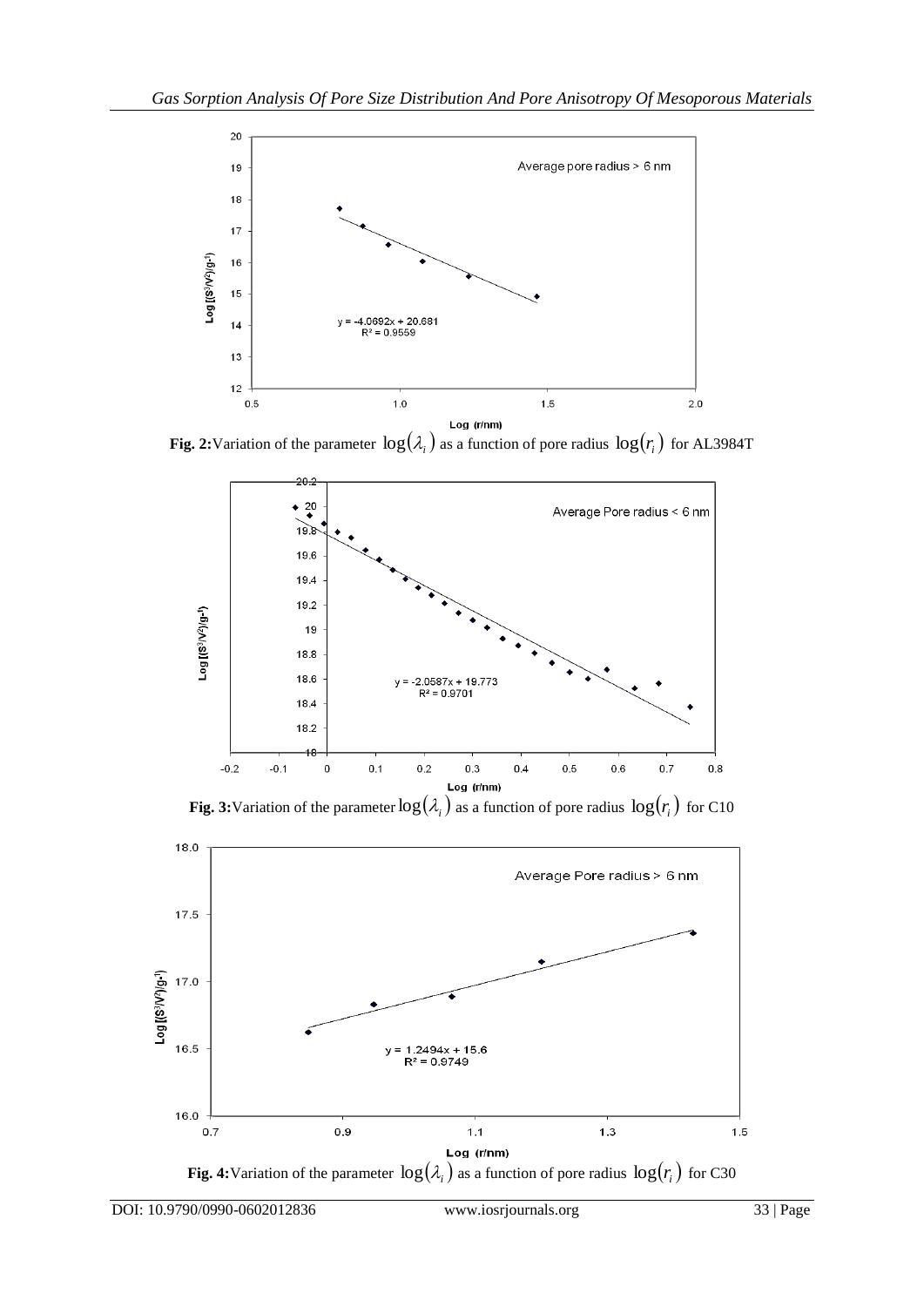

**Fig. 5:**Variation of the parameter  $\log(\lambda_i)$  as a function of pore radius  $\log(r_i)$  for Q17/6



**Fig. 6:**Variation of the parameter  $\log(\lambda_i)$  as a function of pore radius  $\log(r_i)$  for S980A



**Fig. 7:** Variation of the parameter  $\log(\lambda_i)$  as a function of pore radius  $\log(r_i)$  for S980G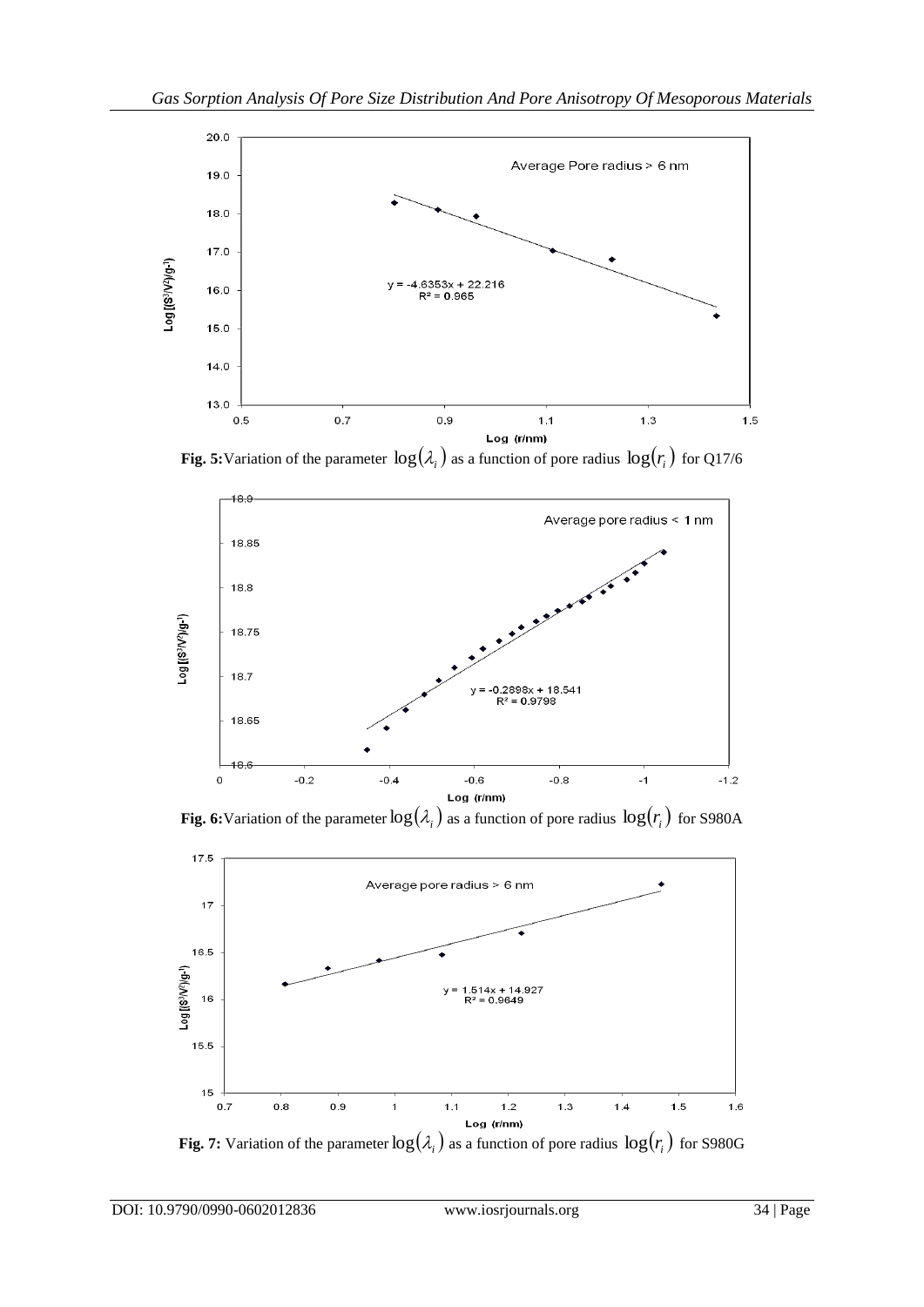

**Fig. 8:**Variation of the parameter  $\log(\lambda_i)$  as a function of pore radius  $\log(r_i)$  for Silica Alumina

## **V. Discussion**

In [7] the method of estimating the pore anisotropy  $b$ , in porous solids was developed and tested on MCM materials. These MCM materials generally have long cylindrical pores with well-defined length and diameter [15]. In contrast, the materials in this study are generally associated with a random pore network, and thus it is difficult to measure the cylindrical geometrical parameters. However, it was seen in several microphotograhic images that traditional porous materials such as the silica and alumina have pores with diameters that are nearly close to their length [5]. In addition, various observations made by electron microscopy have shown that many traditional porous materials appear to be random collection of packed spherical and semispherical particles as well as cylinders [16]. Therefore, it is safe to suggest that the method proposed by [7] is suitable for the estimation of pore length parameter  $\alpha$ ) used in this research. In point of fact, it was successfully tested on the materials. The BJH adsorption algorithm was used to obtain the PSD of the materials.

The plot of  $\log \left| \frac{S^2}{V^2} \right|$ Ј  $\lambda$  $\overline{\phantom{a}}$ L ſ  $v^2$  $\log \left( \frac{s^3}{2} \right)$  against  $\log(r_i)$  produced a straight line with a slope  $(\alpha - 1)$  and intercept

## $8\n$ {nkN}.

In general, the plots worked reasonably well for a particular pore size range (6.485 - 106.18 nm). However, as detailed in Section II, the method cannot be used to estimate the pore anisotropy, *b*, in porous solids, and thus the pore-length cannot be determined from the power law correlation (10). The failure of the method to estimate the pore anisotropy,  $b$ , is due to the fact that, the intercept  $8\pi kN$  has an unknown parameter  $k$ . The unknown parameter  $k$  (in grams) is from the power law correlation (10). In [6] similar problems with power law correlations was encountered. The typical pore lengths obtained were of the order of several micrometres. These researchers thought the values were unrealistically large for a single mesopore in an amorphous material. Therefore, it is safe to connect the failure for estimating pore length of these materials from nitrogen sorption data to the power law correlation. However, the pore length parameter  $(\alpha)$  obtained from the power law can be used for the pore length analysis. It can be seen in Table 2.0 that the pore length parameter  $(\alpha)$ obtained for the silica materials is close to or greater than zero. The manufacturing conditions of silica materials make them heterogeneous with different pore shapes and wide pore size distributions. Therefore, these materials might have a combination of several long cylindrical pores and ink bottle pores. For example, the pore length parameter  $(\alpha)$  of C30 and S980G are 2.249 and 2.514, respectively. By using the power correlation (10), it can be said that these samples would have long pores depending on the size of  $k$  (in grams). In [5] similar findings in samples with random porous network with  $b_i \sim 1(l_i \sim d_i)$ , was investigated and thus, the pores were assumed to be isotropic. In contrast, [5] observed shallow cavities rather than typical pores in samples with random porous network with  $b_i < 1$ . For example, the pore length parameter  $(\alpha)$  of AL3984T is -4.055. By using the power correlation (10), it can be said that this sample would have short pores depending on the size of *k* . The manufacturing conditions of Alumina materials results in a well-defined pore structure forms, and thus,